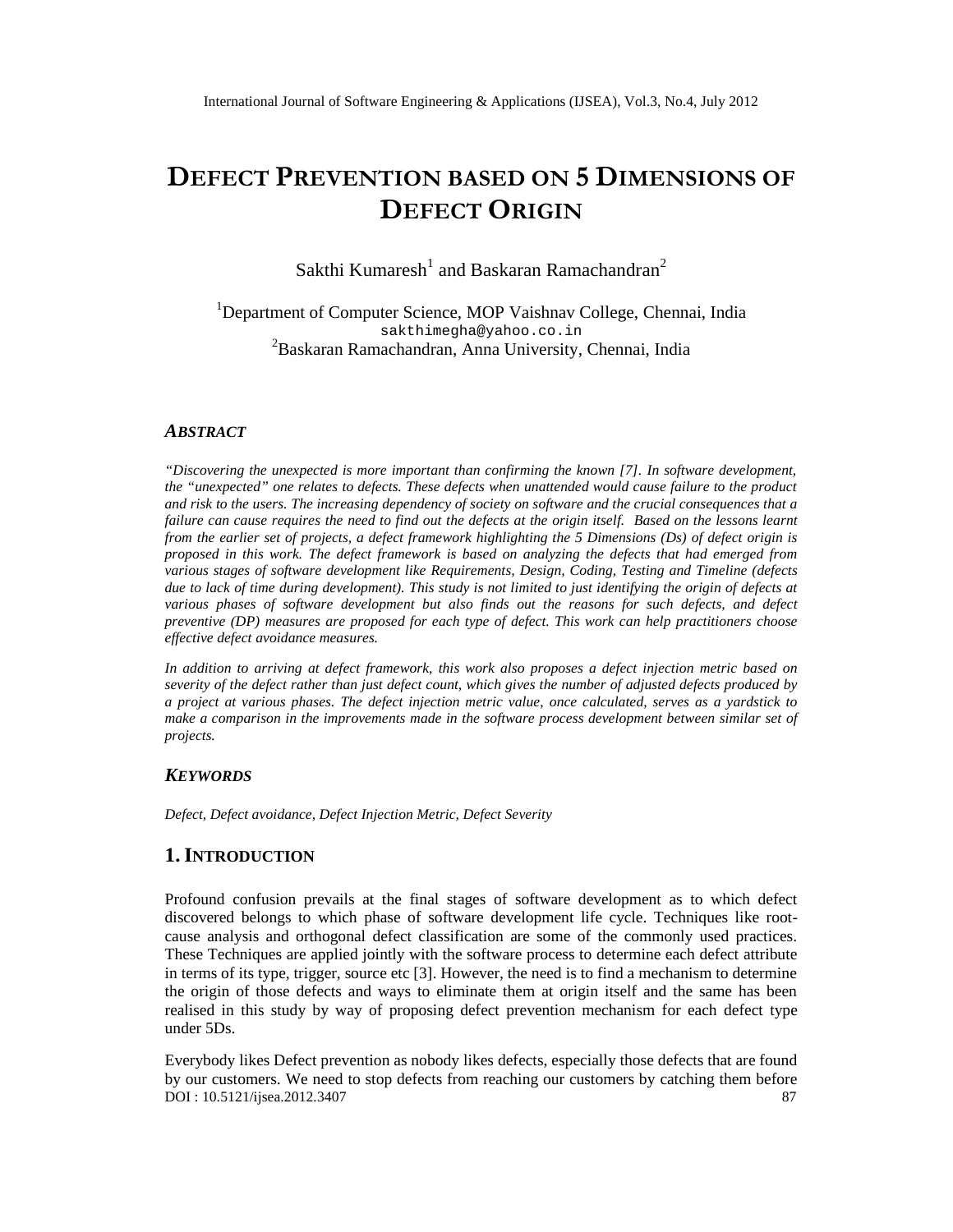we deliver them to our customer [2]. Nevertheless, having one vague value in terms of percentage of defects found for each phase have proved to be an inaccurate way due to the variations of defect severities and impact to the software schedule, effort and quality [3].

Due to this, a severity factor for various defects with respect to their impact to the software schedule, effort and quality has been taken into consideration for calculation of defect injection metric. This paper proposes defect injection metric that finds out the defect count under each phase of software development and for the project as a whole. This work also suggests ways to reduce the defect count on subsequent projects. The defect injection metric value, once calculated, will serve as a common denominator for comparison between projects as well as one of the best parameters as a Quality Metric.



Figure 1 shows the work flow involved in this study for defect prevention.

### **2. SOFTWARE DEFECT FRAMEWORK**

The software defect framework highlighting the 5 Ds of defect origin is proposed in this work. Each one of the D's concentrates on defects in one particular stage of software development lifecycle like Requirements, Design, Coding, Testing and defects due to timeline problem. After doing a thorough analysis of various defect types under each stage of software development, the most prominent defects are identified. The defects are then prioritized based on their importance and the top six defects from each category are taken for study. Certain type of these defects are marked with Explicit (E) to signify the in-process influence and certain other defect types are marked with Implicit (I) to signify those defects that are reported by customer. Utmost care should be given to such defect types in order to satisfy customers. For each one of the identified defect type, the reason for such defect is found out and the DP actions are suggested. These DP actions, when introduced at all stages of a software lifecycle, can reduce the time and resource necessary to develop high quality systems. Figure 2 depicts the software defect framework.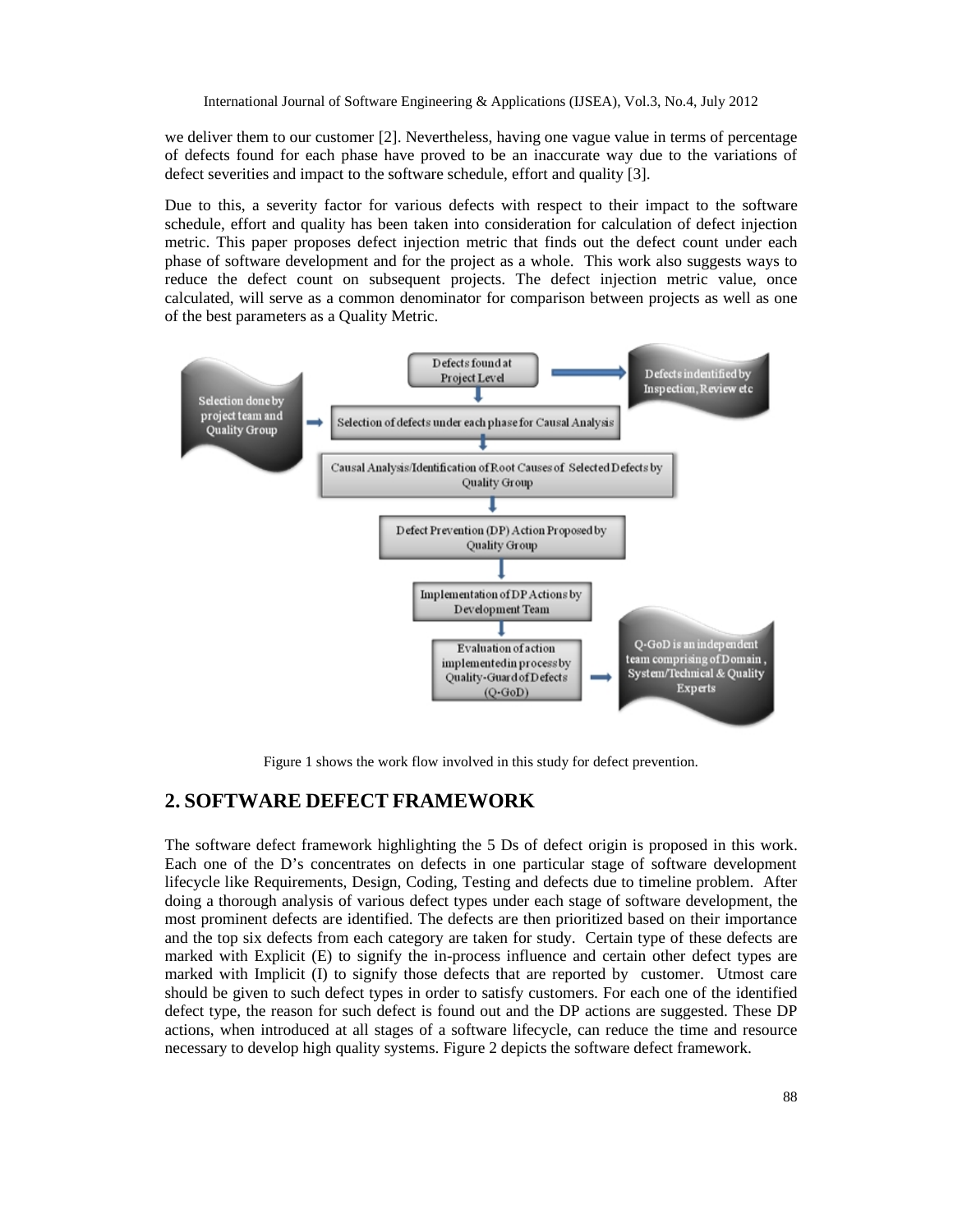

Figure 2: Software Defect Framework

### **2.1 Deficiency in Requirements ( D1)**

We accept that testing the software is an integral part of building a system. However, if the software is based on inaccurate requirements then, despite well-written code, the software will be unsatisfactory. Instead of limiting our testing to code, we should start testing as soon as we start work on the requirements for a product [5]. The aim of this work is to find requirements-related defects as early as they can be identified and hence prevent them from being incorporated in the design and implementation. The list of top six defects identified at the requirement stage with its root causes and defect prevention action to be taken [8] for such type of defects is shown in the Table 1.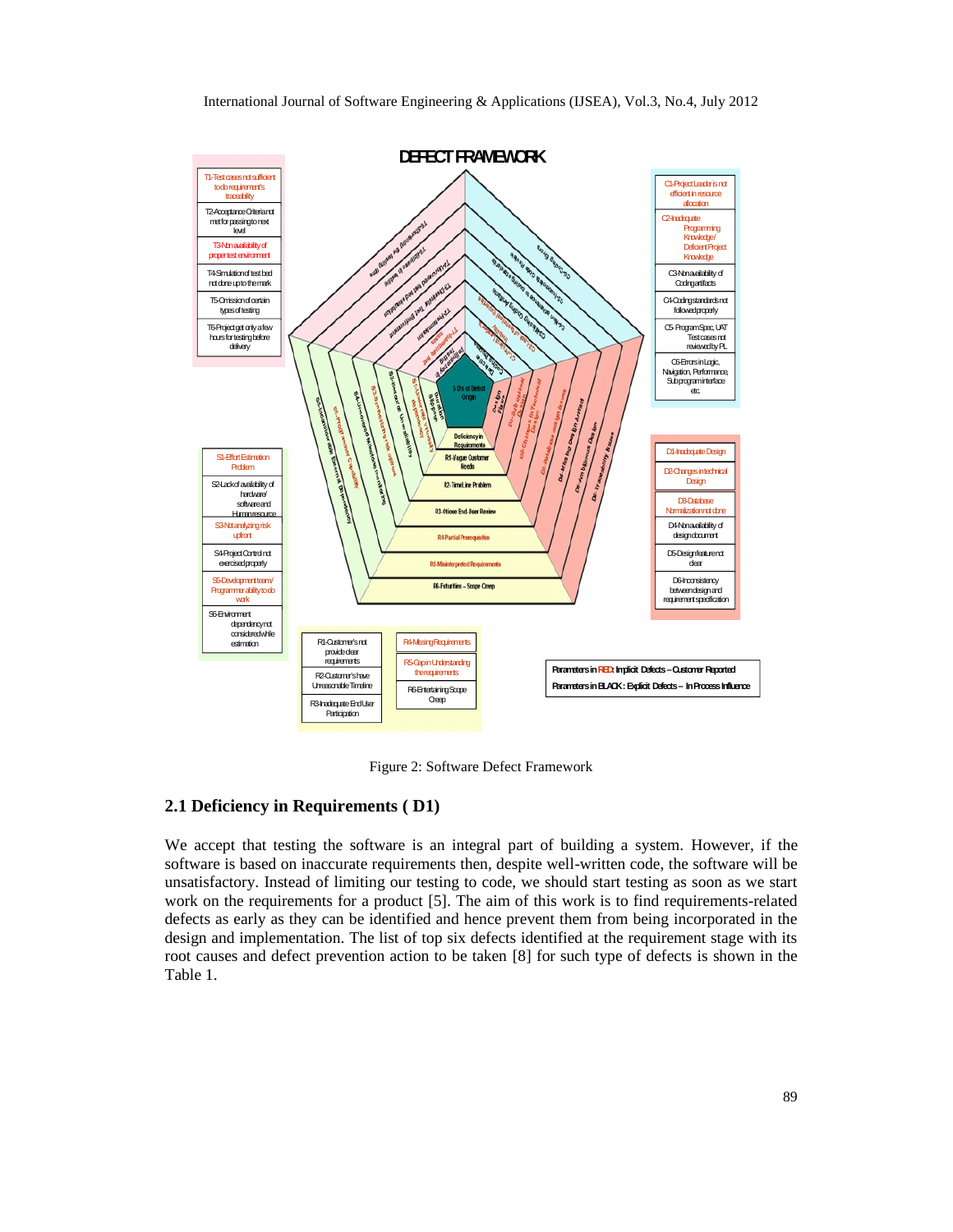| <b>Pain Points</b> | <b>Root Causes</b>                  | <b>Defect Prevention</b>                  |  |  |  |  |  |
|--------------------|-------------------------------------|-------------------------------------------|--|--|--|--|--|
| Vague Customer     | Business Analyst (BA) not well      | Extensive Training to BA in the domain    |  |  |  |  |  |
| <b>Needs</b>       | Oualified                           | in which he/she is working should be      |  |  |  |  |  |
|                    |                                     | given                                     |  |  |  |  |  |
| <b>TimeLine</b>    | Accepting unreasonable timeline of  | Customer timeline should be accepted      |  |  |  |  |  |
| Problem            | the customer                        | after doing an In depth feasibility study |  |  |  |  |  |
|                    |                                     | of the project                            |  |  |  |  |  |
| Inadequate End     | End User not spending quality time  | The requirements should be made to sign   |  |  |  |  |  |
| <b>User Review</b> | for review                          | off properly by the end user              |  |  |  |  |  |
| Partial            | Not using a formal requirements     | if<br>Quality Team should<br>validate     |  |  |  |  |  |
| Prerequisites      | checklist for analysis              | requirements checklist is followed by     |  |  |  |  |  |
|                    |                                     | <b>BA</b>                                 |  |  |  |  |  |
| Misinterpreted     | Communication gap between project   | The BA and the PM should play a vital     |  |  |  |  |  |
| Requirements       | stakeholders                        | role to make the Development Team         |  |  |  |  |  |
|                    |                                     | understand the Customer domain and the    |  |  |  |  |  |
|                    |                                     | project requirements                      |  |  |  |  |  |
| <b>Futurities</b>  | Add-on to the existing requirement, | The BA along with the PM should freeze    |  |  |  |  |  |
|                    | without knowing it is a new         | the scope of the project before starting  |  |  |  |  |  |
|                    | requirement                         | the development.                          |  |  |  |  |  |

Table 1: Requirement Defects with their root causes and Defect Prevention action

### **2.2 Design Flaws (D2)**

The design should be perfect for software development. It is observed that many projects fail due to poor design. It may be architectural design, conceptual design, database design etc. Much software has been developed, installed and passed to maintenance with a faulty design. The faulty design should be detected and corrected in order to have high customer satisfaction [5]. List of defects that would emerge out of design phase with their root causes and steps to be taken to avoid such defects are given in the form of preventive actions and the same is listed in Table 2[8].

Table 2: Design Defects with their root causes and Defect Prevention action

| <b>Pain Points</b>    | <b>Root Causes</b>                          | <b>Defect Prevention</b>        |
|-----------------------|---------------------------------------------|---------------------------------|
| Sub Optimal           | Design features described does not provide. | PM and Design experts in the    |
| Design                | the best approach (optimal approach)        | Organization<br>should          |
|                       | towards the solution required               | formalize the best design       |
|                       |                                             | approach before starting the    |
|                       |                                             | development of the project.     |
| Change in             | The design change would have a maximum      | Any new requirement which       |
| Technical             | impact when new requirement is introduced   | has impact on the design        |
| Design                | at a later stage of the project             | should undergo<br>formal        |
|                       |                                             | Configuration management        |
|                       |                                             | process to take up the new      |
|                       |                                             | requirement in the next phase   |
|                       |                                             | of the project.                 |
| Database              | The design team might not have the          | PM can seek the help of         |
| Design Issues         | expertise to handle the normalization.      | Design experts<br>in<br>the     |
|                       |                                             | Organization to<br>handle       |
|                       |                                             | normalization.                  |
| <b>Missing Design</b> | The Design template may have many           | The Quality Team should         |
| Artefact              | sections and only the major mandatory       | find out the reason as why      |
|                       | sections might have got covered.            | certain sections<br>only<br>are |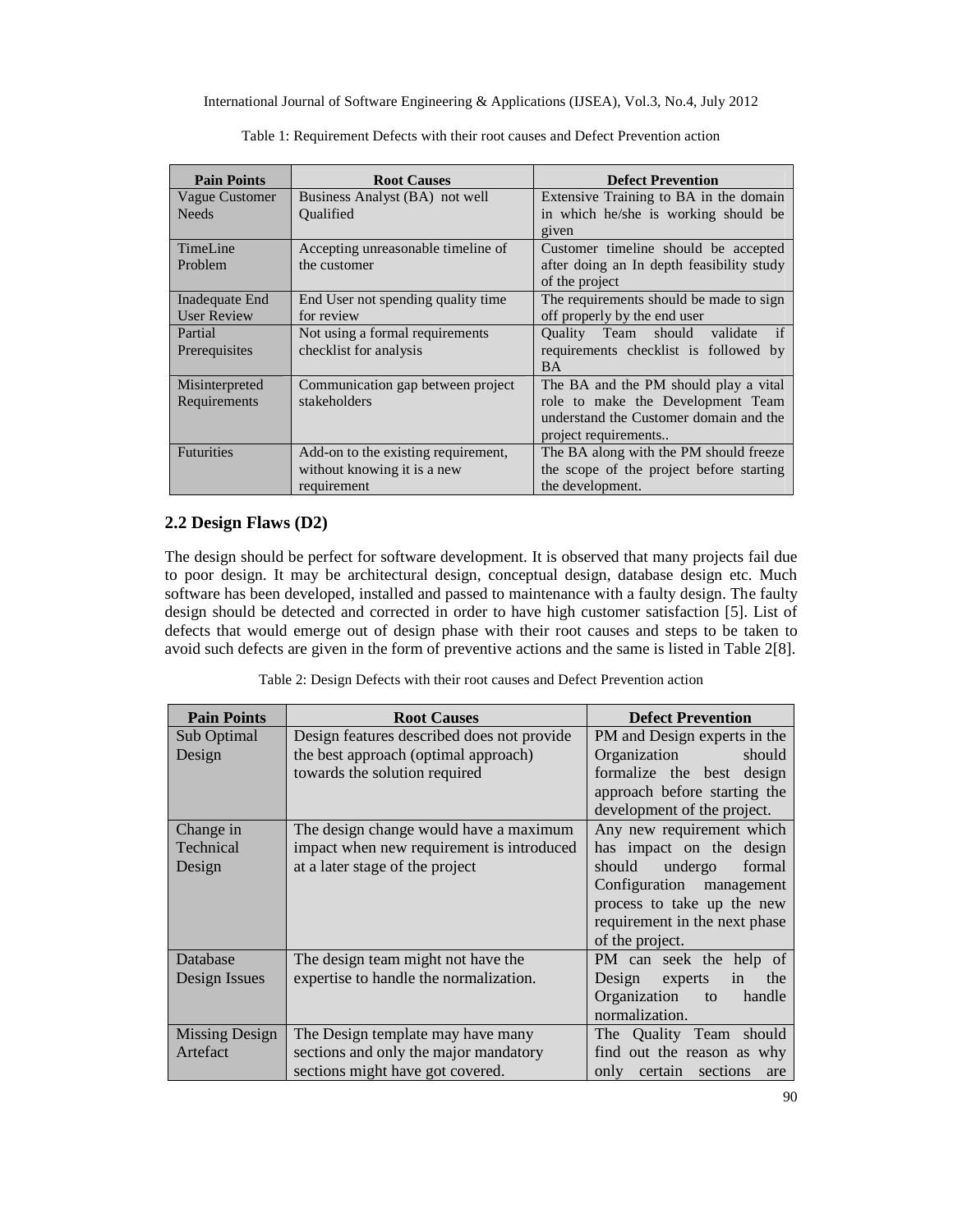|  |  | International Journal of Software Engineering & Applications (IJSEA), Vol.3, No.4, July 2012 |  |  |
|--|--|----------------------------------------------------------------------------------------------|--|--|
|  |  |                                                                                              |  |  |
|  |  |                                                                                              |  |  |
|  |  |                                                                                              |  |  |

|               |                                        | considered as mandatory and<br>reason should<br>the<br>be |
|---------------|----------------------------------------|-----------------------------------------------------------|
|               |                                        | justifiable                                               |
| Ambiguous     | Design document includes ambiguous use | PM can<br>help<br>seek<br>- of                            |
| Design        | of words or unclear design features    | Document writers to help the                              |
|               |                                        | Design Team to write the                                  |
|               |                                        | unambiguous documents                                     |
| Traceability  | Inconsistencies between design and     | PM should<br>start                                        |
| <i>Issues</i> | requirement specification              | the<br>mapping                                            |
|               |                                        | Traceability matrix on                                    |
|               |                                        | completion of<br>the                                      |
|               |                                        | Design document, so                                       |
|               |                                        | that these issues can                                     |
|               |                                        | be handled upfront.                                       |

## **2.3 Defective Coding Process (D3)**

It is observed that many applications reach the final stages without unit testing; review of unit test cases, etc. Due to the lack of these processes, the application is released with uncovered defects, which could have been rectified at an early stage if proper coding processes were in place. If such an application is given to the customer, it will be returned for proper recertification and revalidation [5]. This proves to be costly for the customer as well as the organization. Top six defects identified at coding stage are shown in Table 3[8].

| Table 3: Coding Defects with their root causes and Defect Prevention action |  |
|-----------------------------------------------------------------------------|--|
|-----------------------------------------------------------------------------|--|

| <b>Pain Points</b>       | <b>Root Causes</b>                   | <b>Defect Prevention</b>            |  |  |  |  |
|--------------------------|--------------------------------------|-------------------------------------|--|--|--|--|
| Project Leader's         | Inefficient Work Break Down (WBS)    | PM should review the WBS            |  |  |  |  |
| Inability in Resource    | structure                            | assigned by the PL and              |  |  |  |  |
| Allocation               |                                      | should take mitigation steps        |  |  |  |  |
|                          |                                      | if he foresees any risk in it.      |  |  |  |  |
| <b>Lack of Technical</b> | Project team members are not trained | <b>Skilled</b><br>resources<br>with |  |  |  |  |
| Expertise                | properly (or) may not have worked in | Technical work experience           |  |  |  |  |
|                          | similar technical domain.            | should be inducted into the         |  |  |  |  |
|                          |                                      | project, if project has tight       |  |  |  |  |
|                          |                                      | deadlines.                          |  |  |  |  |
| <b>Missing Coding</b>    | Due to shortage of time              | PL should find reasons for          |  |  |  |  |
| Artefact                 |                                      | time constraints and should         |  |  |  |  |
|                          |                                      | talk with PM to see if the          |  |  |  |  |
|                          |                                      | estimated effort has to be          |  |  |  |  |
|                          |                                      | relooked for sufficiency            |  |  |  |  |
| Non adherence to         | To complete the code fast and due to | PM/Quality Team can cross           |  |  |  |  |
| coding standards         | time constraints, developers may not | check if PL is doing the            |  |  |  |  |
|                          | adhere to coding standards           | code review or not.                 |  |  |  |  |
| Incomplete code          | PL might feel that testing the code  | Quality Team can do audits          |  |  |  |  |
| review                   | would suffice and may skip the       | / checks to see if review is        |  |  |  |  |
|                          | review.                              | done formally.                      |  |  |  |  |
| <b>Coding Errors</b>     | Programmers not familiar in          | Training should have been           |  |  |  |  |
|                          | developing similar type of codes or  | provided<br>before<br>the           |  |  |  |  |
|                          | errors may be due to careless        | development starts.                 |  |  |  |  |
|                          | mistakes                             |                                     |  |  |  |  |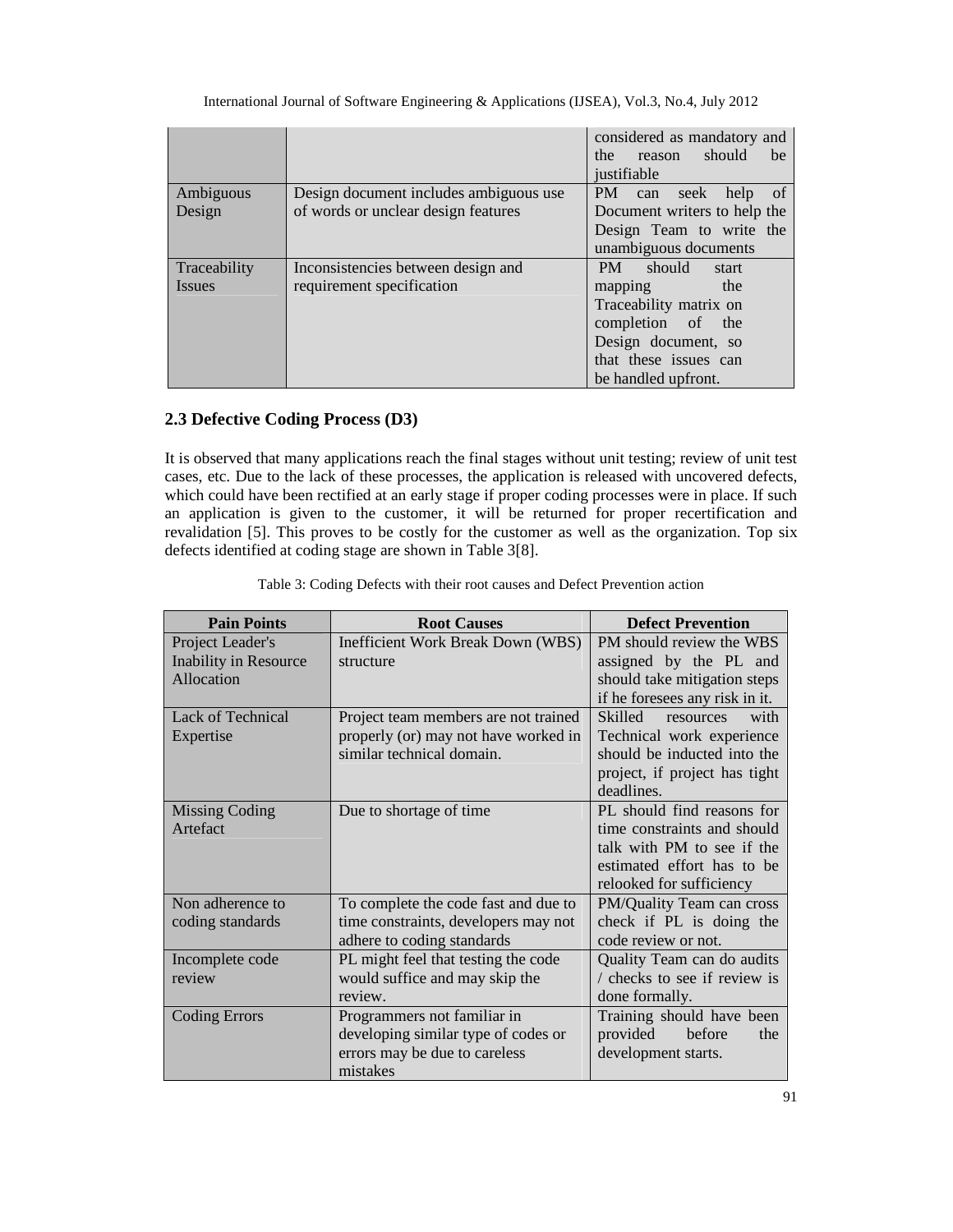### **2.4 Delinquency in Testing (D4)**

The end of phase reviews or inspection is the key to removal of defects for the development phases; however, for testing phases the testing by itself is the key [9]. When the defects identified by testing are not dealt correctly, it may cause new defect injections. Table 4 lists top six defects that would emerge out of testing phase [8].

| <b>Pain Points</b> | <b>Root Causes</b>     | <b>Defect Prevention</b>                            |
|--------------------|------------------------|-----------------------------------------------------|
| Inadequate         | The testers may lack   | The BA should run-through all possible scenarios    |
| test cases         | knowledge on the       | of the actual Business to the Test team so that the |
|                    | possible scenarios of  | Testers can build a strong Test Case base for the   |
|                    | test path for the      | project                                             |
|                    | requirements.          |                                                     |
| Pretermission      | Due to lack of time    | The PM shouldn't hide the facts as up to what level |
|                    | and schedule slippage, | the Testing is performed and should involve the     |
|                    | pressure might mount   | client for a joint decision.                        |
|                    | on the team to move to |                                                     |
|                    | the next level of      |                                                     |
|                    | testing.               |                                                     |
| Dissimilar         | Space restrictions in  | Space restrictions, if any, should be handled by PM |
| test               | the Test machine       | and client mutually.                                |
| Environment        |                        |                                                     |
| Uncovered          | Unavailability of      | Size of database required for testing has to be     |
| test bed           | Database space may     | planned (by PM & PL) upfront and sufficient time    |
| simulation         | restrict the Test bed  | should be given to the IT Team for DB space         |
|                    | setup.                 | allocation.                                         |
| Eclipses in        | Due to unavailability  | While planning the project, the PM should decide    |
| testing            | of the Testing tool    | (along with the client) how these tests can be      |
|                    | S/W, Experienced       | performed Testers with expertise in such type of    |
|                    | Testers not available. | testing can be used from other teams in the         |
|                    |                        | Organization                                        |
| Shortening         | Inadequate testing     | Proper Planning should be done before start of      |
| the testing        |                        | SDLC activities.                                    |
| time               |                        |                                                     |

Table 4: Testing Defects with their root causes and Defect Prevention action

### **2.5 Duration Slippage (D5)**

Software is developed to automate a set of business processes, but the requirements change so frequently that the project gets far behind schedule and the output of the system becomes unreliable. Periodically, the developer is pulled off the project in order to incorporate all the requirements, which makes them fall even further behind the schedule. Due to this busy schedule, there may be many defects in the application [5]. It may not be possible to capture all the defects, but the most prominent one are listed in Table 5.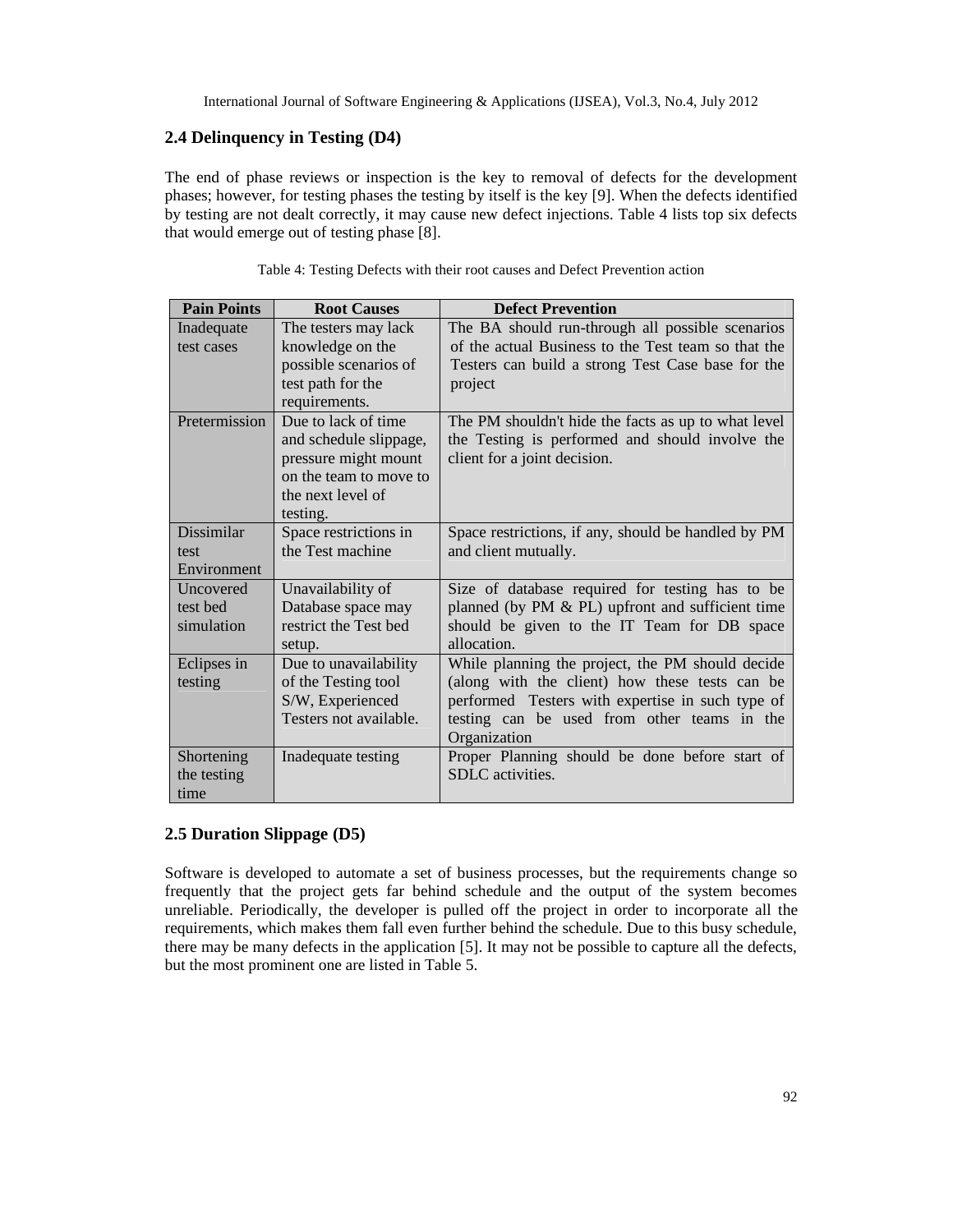| <b>Pain Points</b> | <b>Root Causes</b>                       | <b>Defect Prevention</b>        |
|--------------------|------------------------------------------|---------------------------------|
| Synthesising risk  | PM may not be analysing all possible     | PM should analyse all the risk  |
| upfront            | risks.                                   | factors related to the project  |
|                    |                                          | People, Environment,<br>like    |
|                    |                                          | Scope, Client, Sub vendors, etc |
|                    |                                          | and all subcategories to it.    |
| Programmer         | Programmer may not be Technically        | Skilled programmers are to be   |
| Capability         | capable to finish the work in the        | employed for tasks in the       |
|                    | allotted time.                           | critical path.                  |
| Uncovered          | Project control not exercised properly / | PM has to track in the Project  |
| Milestone          | Monitoring milestones not done.          | Management Tool and Quality /   |
| monitoring         |                                          | Management<br>Senior<br>Team    |
|                    |                                          | should do periodic reviews on   |
|                    |                                          | this.                           |
| Entertaining       | PM may not distinguish if it is a new    | PM should have the overall      |
| scope creep        | requirement (or) an addendum to the      | control of the project          |
|                    | existing requirement.                    |                                 |
| Resource           | PM not judging on the exact resources    | PM should plan for Human and    |
| Unavailability     | requirement for the project.             | non-human resources<br>in the   |
|                    |                                          | initial planning stage of the   |
|                    |                                          | project itself.                 |
| Inconsiderable     | PM / PL may under estimate for           | PM / PL should always have      |
| External           | external dependencies.                   | some buffer while planning for  |
| Dependency         |                                          | external dependencies.          |

Table 5: Reasons for Duration Slippage

# **3 DEFECT INJECTION METRIC**

Software measurement is concerned with deriving a numeric value for some attribute of a software product or a software process. Comparing these values to each other and to relevant standards allows drawing conclusions about the quality of software product or the effectiveness of software processes [4]. Working on this line, in order to know the effectiveness of software processes, Defect Injection Metric based on defect severity is proposed in this study.

### **3.1 Defect Severity**

The severity is the extent to which a defect causes a failure that degrades the expected operational capabilities of the system of which the software is a component. The severity is classified from the point of view of effect on business efficiency. Following classification of defect severity assumes that the software remains operational [6].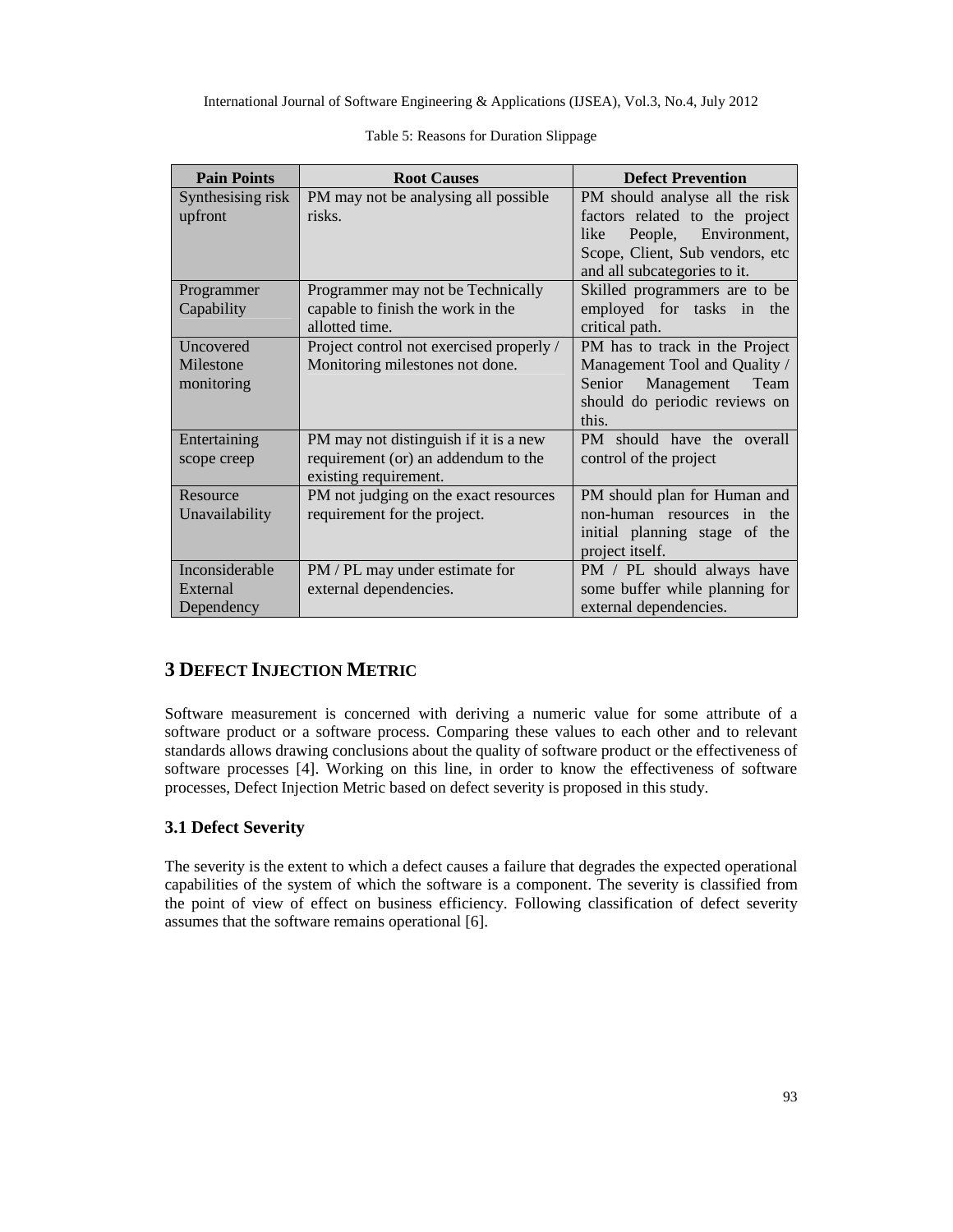| High(h)   | Weightage<br>factor - 1   | These are the extremely severe defects, which have already halted<br>or capable of halting the operation of business system                                                                 |
|-----------|---------------------------|---------------------------------------------------------------------------------------------------------------------------------------------------------------------------------------------|
| Median(m) | Weightage<br>factor - $3$ | These are also severe defects, which have not halted the system,<br>but have seriously degraded the performance of some business<br>operation                                               |
| Low(1)    | Weightage<br>factor $-5$  | These types of defects are the ones which are primarily related to<br>the presentation or the layout of the data. However, there is no<br>danger of corruption of data and incorrect values |

|  | Table 6: Classification of defect severity |  |  |
|--|--------------------------------------------|--|--|
|--|--------------------------------------------|--|--|

#### **3.2 Process of Obtaining Defect Count**

In order to obtain the defect count at every phase of software development, the defect type under each phase is considered. Later, these defect types are categorised into Low, Medium and High according to the severity of the defect type. Weights are assigned to this scale of value as shown in the table 6.

#### **3.2.1 Calculation of Defect Injection Metric**

The severity of the defects based on the impact of the defect in terms of timeline, risks, debugging etc., makes some defects either truly negligible or to have a major impact. To adjust the effects of such defects, a severity factor has been introduced to adjust the defect count to be more realistic for our metrics purposes. Defect count for each defect type under each stage is calculated using the formula 1

Defect Injection Metric (Stage X) =  $\sum_{i=1}^{6} DC$  ----------------------- (1) Where DC =  $1 X_l$  \*  $3 X_m$  \*  $5 X_h$  and  $X$  = Number of defects

Defect Injection Metric would then be arrived for entire project as follows:

Defect Injection Metric (Project)  $TDC = \sum_{i=1}^{6} \sum_{i=1}^{5} DC$  ---------------- (2) Where TDC = Total Defect count

### **4 PROJECT CASE STUDY:**

This study has been performed for telecom applications developed in Java in the year 2010. The size of each application was around 100 KLOC. Defect detection activities like Inspection, Review, testing etc were carried out to find out defects. Later these defects were analyzed for defect counts, their severity, and the same has been listed. Based on the Defect prevention action suggested in this study, enhancement was done and the defect count was checked for a similar size project in the year 2011 and the findings are tabulated in the Table 7 $\&$  Table 8. Table 7 is the calculation for DC for requirements stage (D1) alone and the results of similar calculations for D2-D5 are shown in Table 8.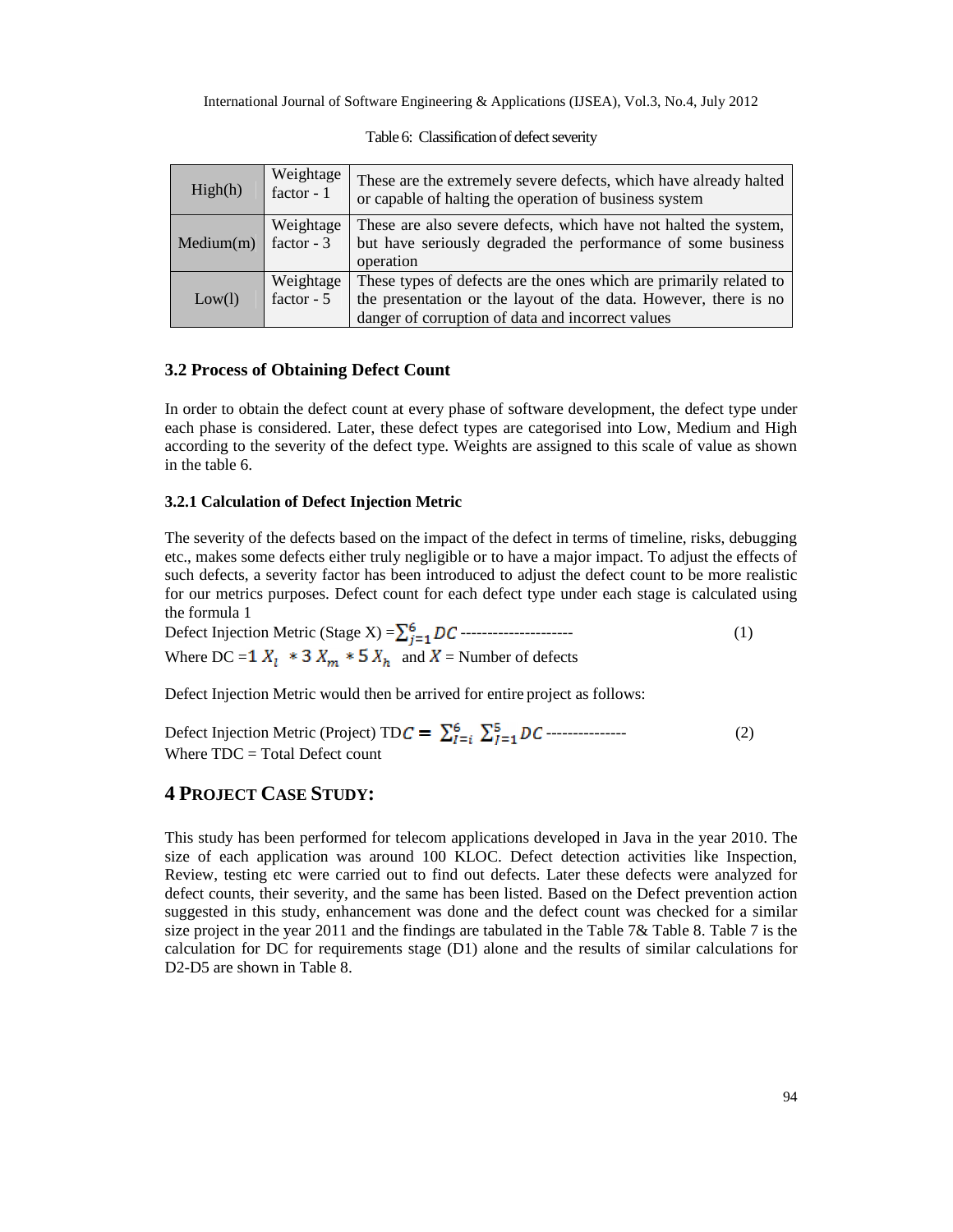

International Journal of Software Engineering & Applications (IJSEA), Vol.3, No.4, July 2012

Figure 3: Defect Distribution per severity for D1

| Table 7: Comparison of Defect Count values for D1 |             |  |
|---------------------------------------------------|-------------|--|
|                                                   | $2011$ Proi |  |

|      |                                   |                                 |   |          |             |        |                 |               |   |             | 2011 Project-After Defect |
|------|-----------------------------------|---------------------------------|---|----------|-------------|--------|-----------------|---------------|---|-------------|---------------------------|
|      | 2010 Project                      | <b>Before Defect Prevention</b> |   |          |             |        | Prevention      |               |   |             |                           |
|      |                                   |                                 |   | Defect   |             |        |                 | <b>Defect</b> |   |             |                           |
| S No | Defect Type                       | No of<br>Defect                 |   | Severity |             | Defect | No of<br>Defect | Severity      |   |             | Defect                    |
|      |                                   |                                 |   | M        | H           | Count  |                 |               | м | н           | Count                     |
| D1   | <b>Deficiency in Requirements</b> |                                 |   |          |             |        |                 |               |   |             |                           |
|      | Vague Customer                    |                                 |   |          |             |        |                 |               |   |             |                           |
| 1    | Needs                             | 6                               | 2 | 3        | 1           | 16     | 4               |               | 2 | 1           | 12                        |
| 2    | TimeLine Problem                  | 5                               | 2 | 2        | 1           | 13     | 4               | 2             |   | 1           | 10                        |
|      | Inadequate End                    |                                 |   |          |             |        |                 |               |   |             |                           |
| 3    | <b>User Review</b>                | 4                               | 2 | 1        | 1           | 10     | 2               | 1             | 1 | 0           | 4                         |
|      | Partial                           |                                 |   |          |             |        |                 |               |   |             |                           |
| 4    | Prerequisites                     | 8                               | 3 | 4        | 1           | 20     | 6               | 2             | 3 | 1           | 16                        |
|      | Misinterpreted                    |                                 |   |          |             |        |                 |               |   |             |                           |
| 5    | Requirements                      | 8                               | 4 | 2        | 2           | 20     | 5               | 2             |   | 2           | 15                        |
| 6    | <b>Futurities</b>                 | 6                               | 3 |          | 2           | 16     | 6               | 3             | 2 |             | 14                        |
|      |                                   |                                 |   |          | $\Sigma$ DC | 95     |                 |               |   | $\Sigma$ DC | 71                        |



Figure 4: Defect Distribution across various defect types for D1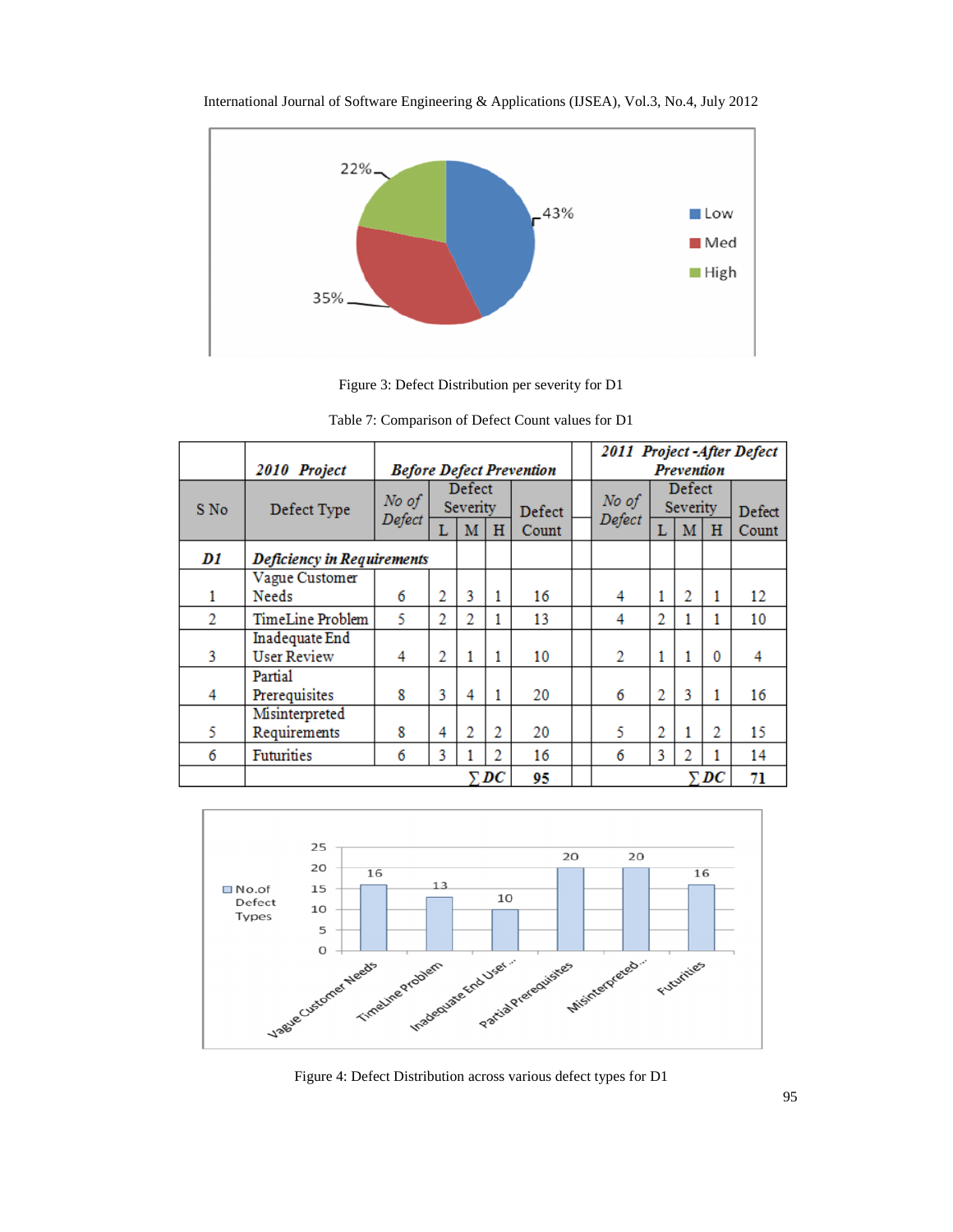International Journal of Software Engineering & Applications (IJSEA), Vol.3, No.4, July 2012

|                | 2010 Project ---- Before DP Action |                  |           | 2011 Project -- After<br>DP Action |    |
|----------------|------------------------------------|------------------|-----------|------------------------------------|----|
| S<br>No        | $5$ Ds                             | No of<br>Defects | <b>DC</b> | No of<br>Defects                   | DC |
| D <sub>1</sub> | Deficiency in Requirements         | 38               | 95        | 28                                 | 71 |
| D <sub>2</sub> | Design Flaws                       | 49               | 115       | 32                                 | 93 |
| D <sub>3</sub> | Defective Coding                   | 62               | 165       | 39                                 | 98 |
| D4             | Delinquency in Testing             | 45               | 126       | 34                                 | 73 |
| D5             | <b>Duration Slippage</b>           | 45               | 116       | 31                                 | 71 |
|                |                                    |                  |           | <b>TDC</b>                         |    |
|                |                                    | TDC              | 617       | 406                                |    |

Table 8: Comparison of Defect Count values for D1-D5



Figure 5: Defect Distribution across 5D before DP action

### **4.1 Overall Results**

Based on defect type, the appropriate defect prevention action as suggested in this study was implemented in the set of projects done during the year 2011. Upon application of defect injection metric on 5Ds, the defect counts were found out and compared with the earlier set of projects. The considerable reduction in the defect count values for 2011 project is evident from the table 9 and the same is depicted in the figure 6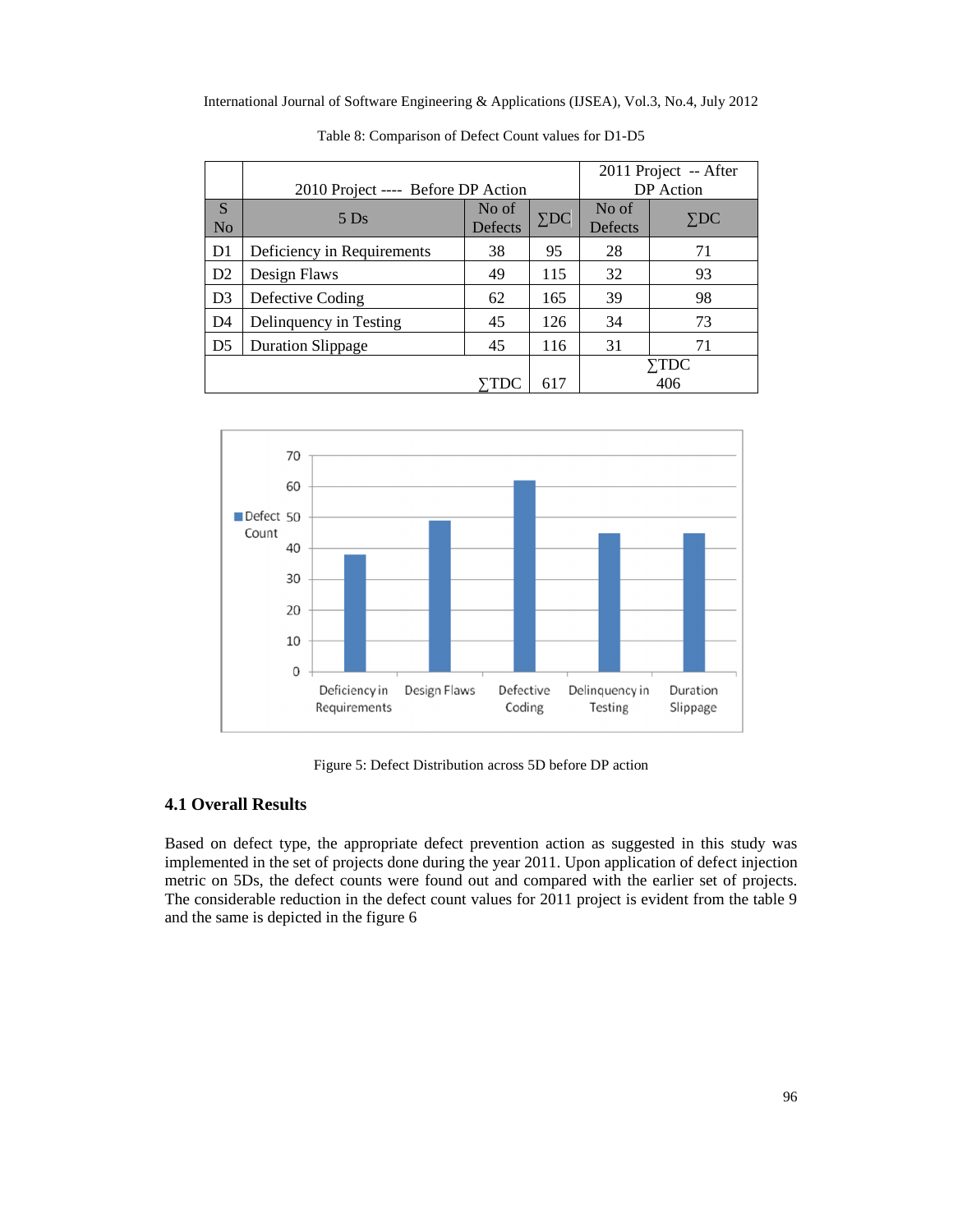



Figure 6: Comparison of Defect Count before and after Defect Prevention Actions

# **5 CONCLUSION**

This research work provides a general framework of defect with its defect prevention measures suggested in order to enhance quality culture establishment in an organization. Implementation of defect prevention measures in subsequent projects would result in better performance, rapid and sustained improvement in the product quality as is evident from the example. To get such results, organization should fully consider the product Characteristics, make defect prevention activities responsibilities for each stage of software development and demonstrate a firm senior management commitment by employing a special independent team like Q-GoD (Quality- Guard of Defects) to enforce strict quality traits under each phase of software development[8].

The Defect preventive actions that are proposed in this paper are limited to only few types of defects under each category. There may be many other defects that would evolve at each stage; but these defects are found to be more prominent as per the practitioner's experience and hence they are concentrated in this study. This study could be extended by adopting ODC way of classifying defects [1], so that minute details about the defect can be captured and better defect prevention action can be arrived out. When these DP actions are implemented in the project, the quality of the project can be further enhanced.

### **REFERENCES**

- [1] Sakthi Kumaresh, R Baskaran (2010) "Defect Analysis and Prevention for Software Process Quality Improvement", International Journal of Computer Applications(0975-8887) volume 8-No 7, pages 42-47
- [2] Omar Alshathry, Helge Janicke, Hussein Zedan, Hussein" (2009), "Quantitative Quality Assurance Approach" Proceedings of IEEE International Conference on New Trends in Information and Service Science, Page 405-408.
- [3] Meng Li, He Xiaoyuan, Ashok Sontakke (2006) "Defect Prevention: A General Framework and its Applications" Proceedings of the IEEE sixth International Conference on Quality Software (QSIC06) .